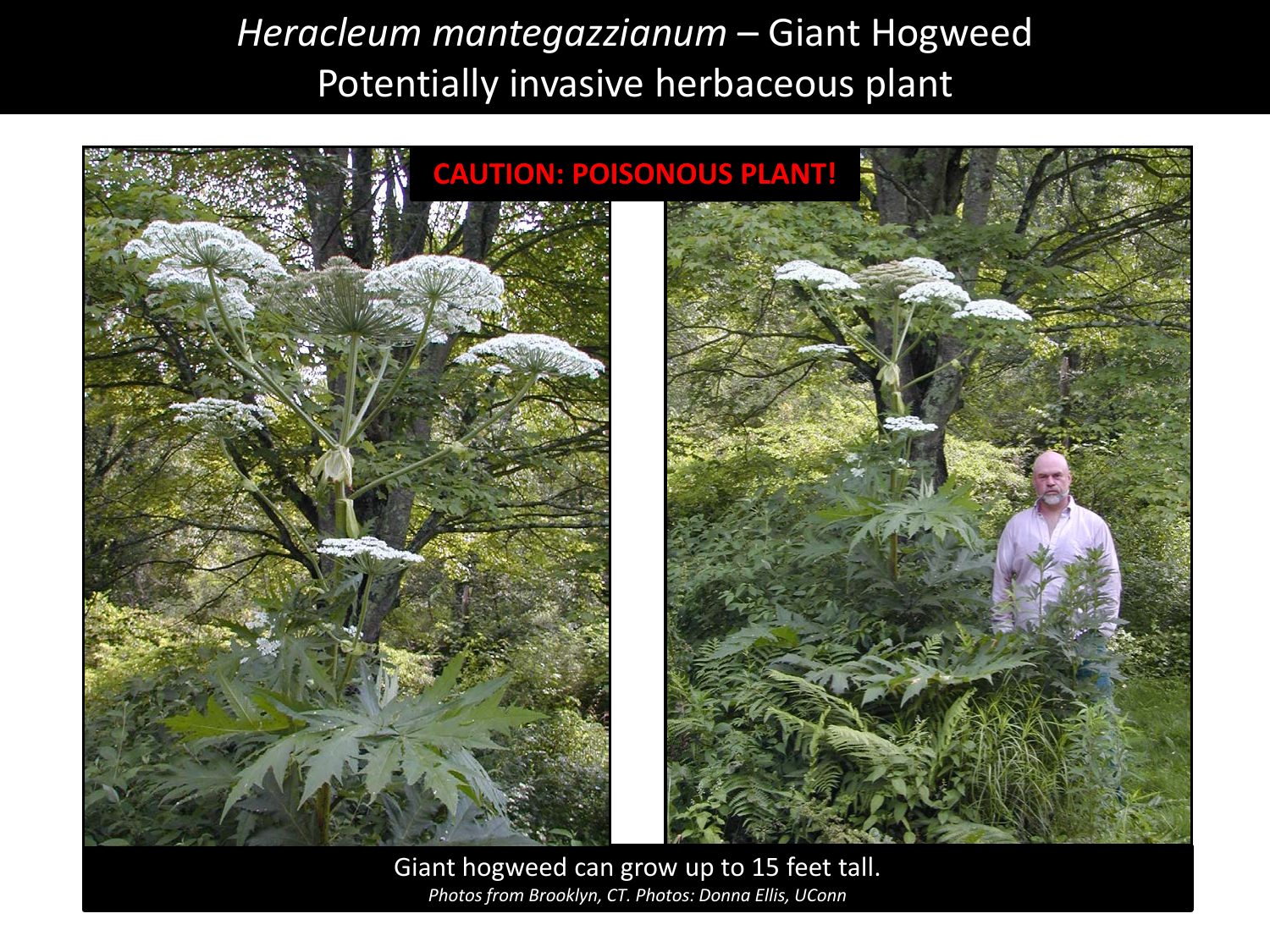*Heracleum mantegazzianum* – Giant Hogweed Potentially invasive herbaceous plant



Giant hogweed flower



#### Giant hogweed foliage



### Giant hogweed fruits

*Photos: Les Mehrhoff, IPANE, Bugwood.org*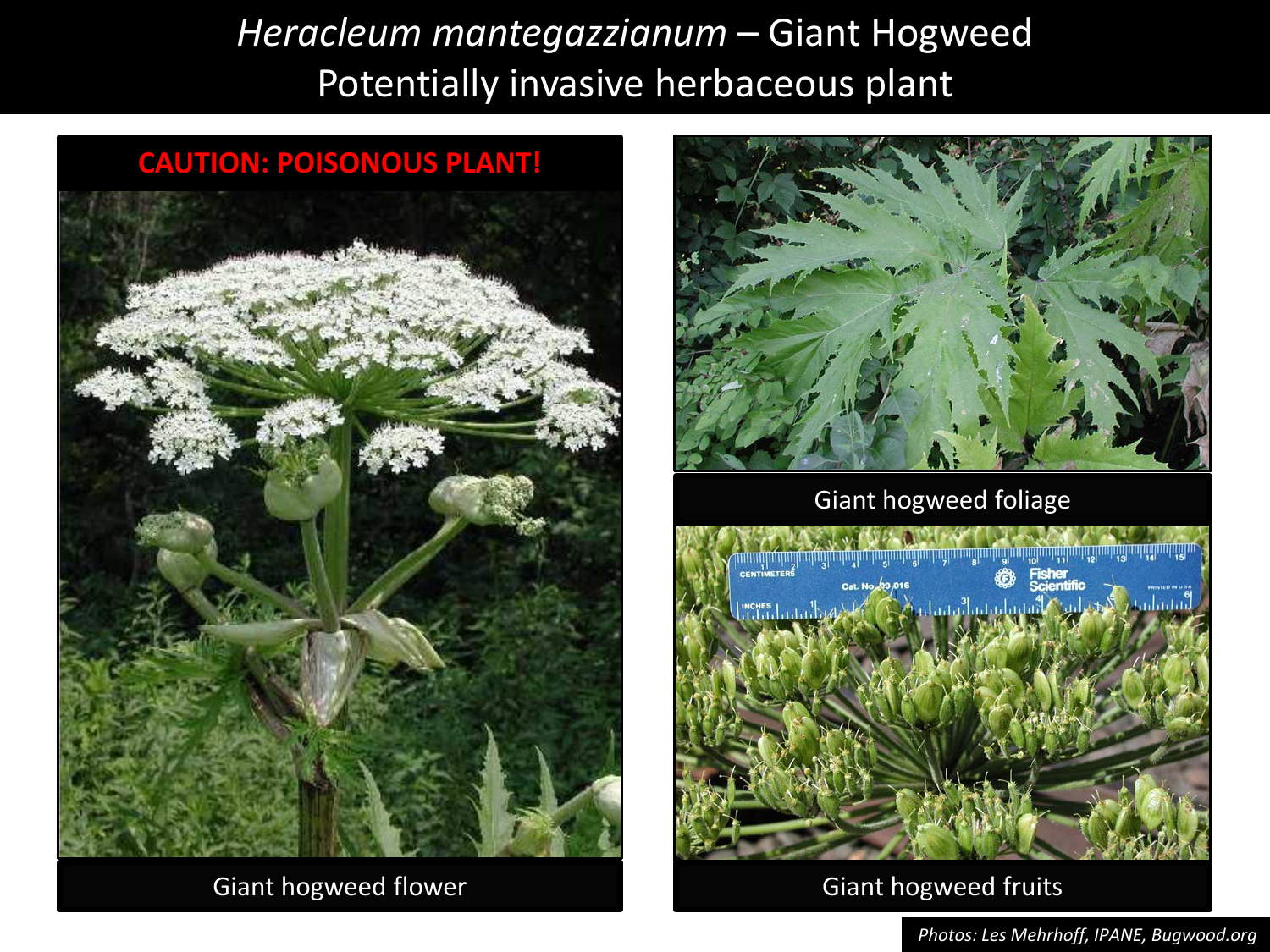## **Comparison**

# *Heracleum mantegazzianum* vs*. Heracleum maximum* Giant Hogweed (invasive) vs. Cow Parsnip (native)



Giant hogweed stem. Note bristles at nodes. *Photo: Donna Ellis, UConn*

Giant hogweed stem (left). Cow parsnip stem (right). Left *photo: Les Mehrhoff, IPANE Right photo: Naja Kraus, DEC-FHP, www.dot.ny.gov*